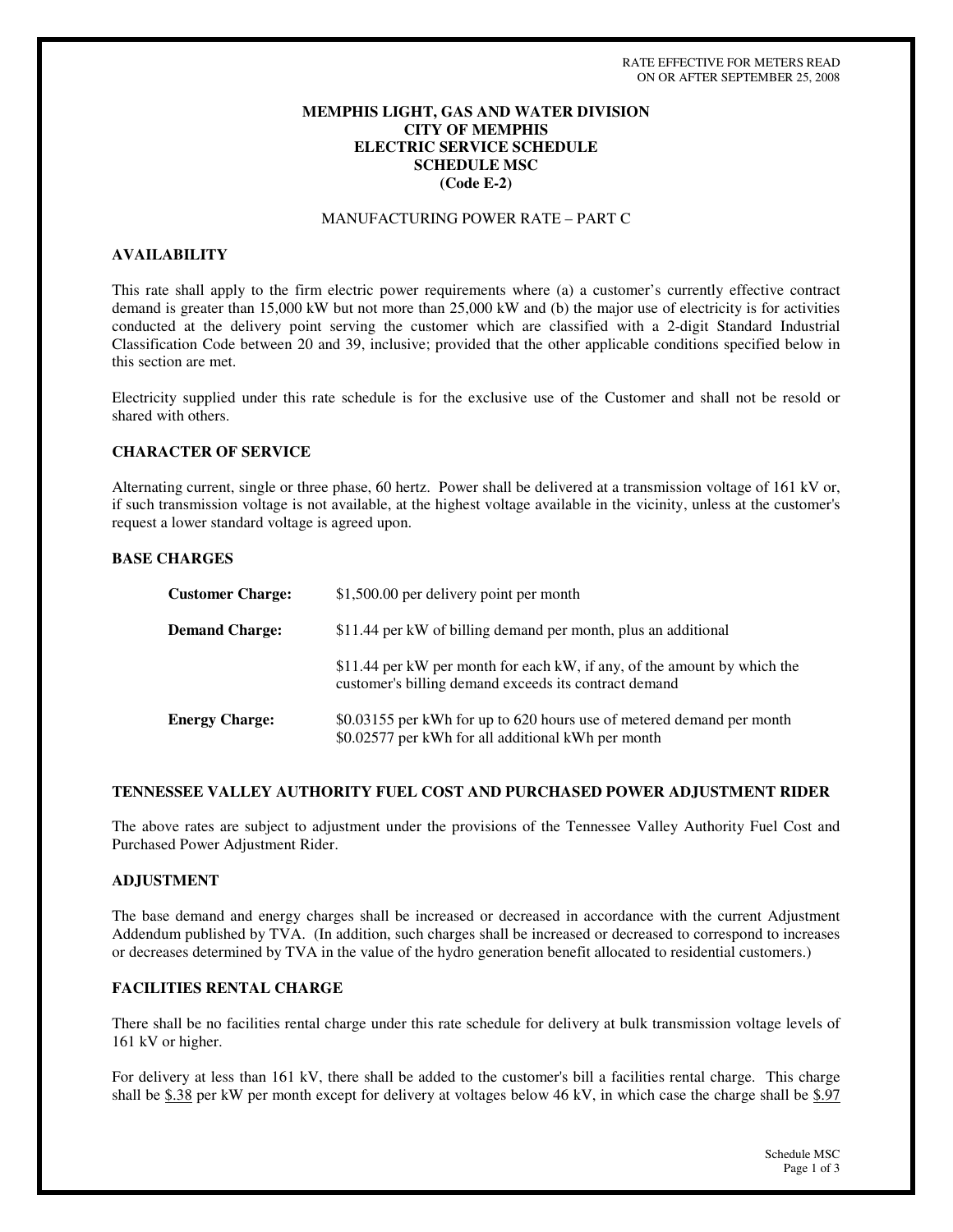RATE EFFECTIVE FOR METERS READ ON OR AFTER SEPTEMBER 25, 2008

per kW per month for the first 10,000 kW and \$.76 per kW per month for the excess over 10,000 kW. Such charge shall be applied to the higher of (1) the highest billing demand established during the latest 12-consecutive-month period or (2) the customer's currently effective contract demand and shall be in addition to all other charges under this rate schedule, including minimum bill charges.

## **REACTIVE DEMAND CHARGES**

If the reactive demand (in KVAR) is lagging during the 30-consecutive-minute period beginning or ending on a clock hour of the month in which the customer's highest metered demand occurs, there shall be added to the customer's bill a reactive charge of \$1.45 per KVAR of the amount, if any, by which the reactive demand exceeds 33 percent of such metered demand. If the reactive demand (in KVAR) is leading during the 30-consecutive-minute period beginning or ending on a clock hour of the month in which the customer's lowest metered demand (excluding any metered demands which are less than 25 percent of the highest metered demand) occurs, there shall be added to the customer's bill a reactive charge of \$1.14 per KVAR of the amount of reactive demand. Such charges shall be in addition to all other charges under this rate schedule, including minimum bill charges.

## **DETERMINATION OF DEMAND**

Division shall meter the demands in kW of all customers served under this rate schedule. The metered demand for any month shall be the highest average during any 30-consecutive-minute period beginning or ending on a clock hour of the month of the load metered in kW, and such amount shall be used as the billing demand, except that the billing demand for any month shall in no case be less than the sum of (1) 30 percent of the first 5,000 kW and (2) 40 percent of the next 20,000 kW and (3) 50 percent of any kW in excess of 25,000 kW of the higher of the currently effective contract demand or the highest billing demand established during the preceding 12 months.

### **MINIMUM MONTHLY BILL**

The monthly bill under this rate schedule, excluding any facilities rental charges and any reactive charges, shall not be less than the sum of (1) the base customer charge, (2) the base demand charge, as adjusted (but excluding the additional portion thereof applicable to excess of billing demand over contract demand) applied to the customer's billing demand, and (3) the base energy charge, as adjusted, applied to the customer's energy takings.

Division may require minimum bills higher than those stated above.

# **CONTRACT REQUIREMENT**

Division shall require contracts for all service provided under this rate schedule. The contract shall be for an initial term of at least 5 years and any renewals or extensions of the initial contract shall be for a term of at least 1 year. The contract shall have provision for termination after the initial term upon at least one year's written notice. After 10 years of service, any such contract for the renewal or extension of service may provide for termination upon not less than 9 months'written notice. The customer shall contract for its maximum requirements, which shall not exceed the amount of power capable of being used by customer, and Division shall not be obligated to supply power in greater amount at any time than the customer's currently effective contract demand. If the customer uses any power other than that supplied by Division under this rate schedule, the contract may include other special provisions. The rate schedule in any power contract shall be subject to adjustment, modification, change, or replacement from time to time as provided under the power contract between Division and TVA.

### **PAYMENT**

Above rates and charges are net. In the event that any bill is not paid on or before the delinquent date shown on bill, there shall be added to the bill an amount equal to 5 percent on the first \$250.00 of the bill plus one percent on any portion of the bill exceeding \$250.00; to any amount remaining unpaid 30 days after the delinquent date of the bill, there shall be added a penalty of one percent, and an additional one percent shall be added at the end of each successive 30-day period until the amount is paid in full.